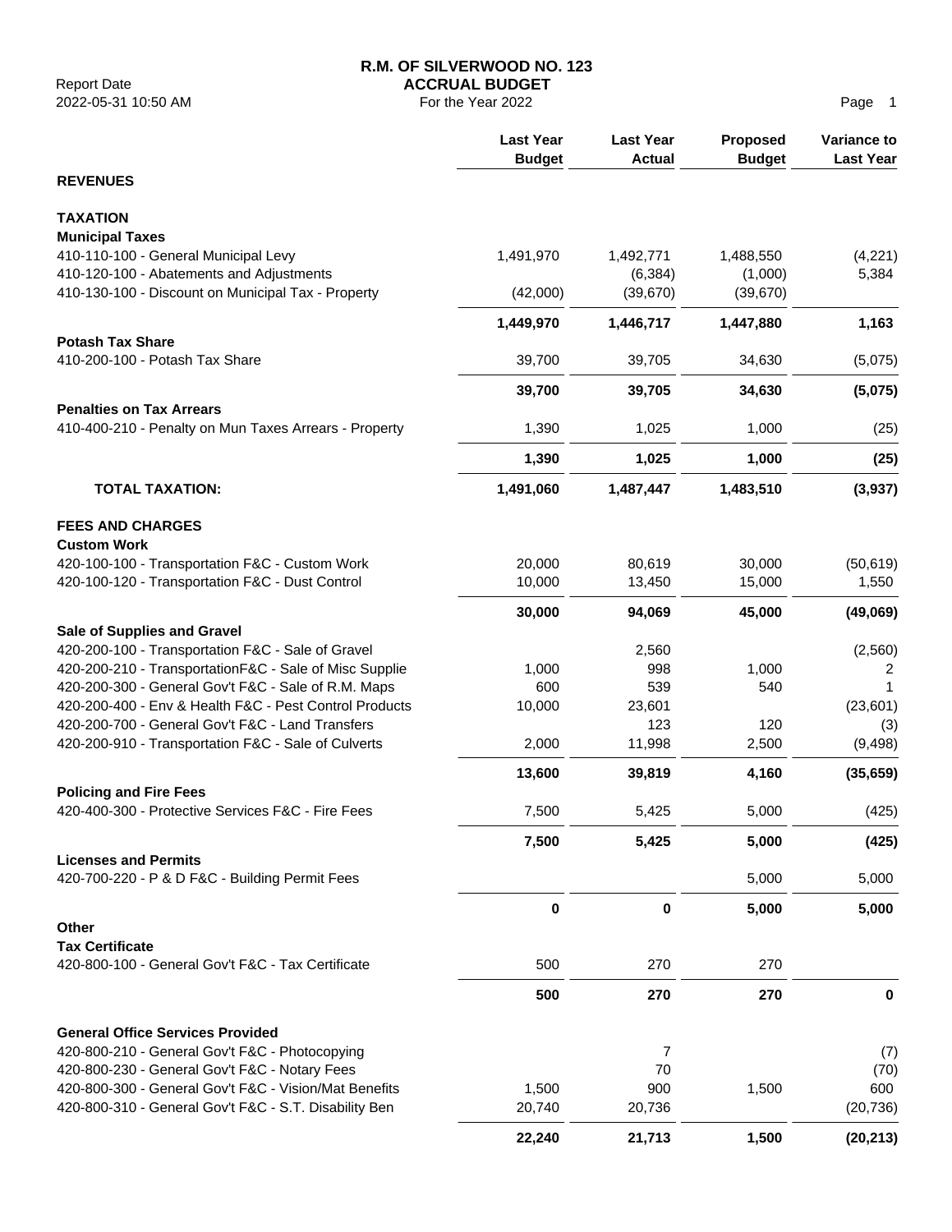|                                                                                                          | <b>Last Year</b><br><b>Budget</b> | <b>Last Year</b><br><b>Actual</b> | <b>Proposed</b><br><b>Budget</b> | Variance to<br><b>Last Year</b> |
|----------------------------------------------------------------------------------------------------------|-----------------------------------|-----------------------------------|----------------------------------|---------------------------------|
| <b>Landfill/Waste Collection Fees</b><br>420-850-120 - EH & W F&C - Waste Collection Royalties           | 75,000                            | 115,422                           | 150,000                          | 34,578                          |
|                                                                                                          | 75,000                            | 115,422                           | 150,000                          | 34,578                          |
|                                                                                                          | 97,740                            | 137,405                           | 151,770                          | 14,365                          |
| <b>TOTAL FEES AND CHARGES:</b>                                                                           | 148,840                           | 276,718                           | 210,930                          | (65, 788)                       |
| <b>MAINTENANCE AND DEVELOPMENT CHARGES</b><br><b>Road Maintenance and Restoration Agreements</b>         |                                   |                                   |                                  |                                 |
| 430-100-100 - Transportation F & C Road Maintenance                                                      | 4,500                             | 34,727                            | 48,000                           | 13,273                          |
|                                                                                                          | 4,500                             | 34,727                            | 48,000                           | 13,273                          |
| TOTAL MAINTENANCE AND DEVELOPMENT CHARGI                                                                 | 4,500                             | 34,727                            | 48,000                           | 13,273                          |
| <b>UTILITIES</b><br>Water                                                                                |                                   |                                   |                                  |                                 |
| 440-100-100 - Utility F & C Water - Langbank                                                             | 3,500                             | 3,500                             | 4,000                            | 500                             |
|                                                                                                          | 3,500                             | 3,500                             | 4,000                            | 500                             |
| <b>Sewer</b><br>440-220-100 - Utility F & C Sewer - Langbank                                             | 3,150                             | 3,150                             | 3,600                            | 450                             |
|                                                                                                          | 3,150                             | 3,150                             | 3,600                            | 450                             |
| <b>TOTAL UTILITIES:</b>                                                                                  | 6,650                             | 6,650                             | 7,600                            | 950                             |
| <b>UNCONDITIONAL TRANSFERS</b><br><b>Unconditional Transfers</b>                                         |                                   |                                   |                                  |                                 |
| 450-105-100 - Uncondition Prov.Grant - Revenue Sharing                                                   | 230,285                           | 230,285                           | 215,410                          | (14, 875)                       |
| 450-135-100 - R & C- Unconditional Community Grant<br>450-145-100 - EH & W Conditional Grant - Recycling | 1,300<br>2,930                    | 1,302<br>3,763                    | 1,300                            | (2)<br>697                      |
|                                                                                                          |                                   |                                   | 4,460                            |                                 |
|                                                                                                          | 234,515                           | 235,350                           | 221,170                          | (14, 180)                       |
| TOTAL UNCONDITIONAL TRANSFERS:                                                                           | 234,515                           | 235,350                           | 221,170                          | (14, 180)                       |
| <b>CONDITIONAL GRANTS</b><br>Federal                                                                     |                                   |                                   |                                  |                                 |
| 450-250-100 - TS Capital Conditional - Gas Tax Funding                                                   | 24,000                            | 49,959                            | 25,340                           | (24, 619)                       |
|                                                                                                          | 24,000                            | 49,959                            | 25,340                           | (24, 619)                       |
| <b>Provincial</b>                                                                                        |                                   |                                   |                                  |                                 |
| 450-305-100 - EH & W-Conditional - Rat Control Grant<br>450-310-200 - EH & W-Conditional - Beaver Grant  | 2,980<br>1,000                    | 3,899<br>998                      | 3,650<br>180                     | (249)<br>(818)                  |
| 450-330-100 - TS-Conditional-CTP Mtce. Funding                                                           | 35,830                            | 35,830                            | 35,830                           |                                 |
| 450-400-050 - TS Capital Conditional - ICIP                                                              | 300,000                           | 294,127                           |                                  | (294, 127)                      |
|                                                                                                          | 339,810                           | 334,854                           | 39,660                           | (295, 194)                      |
| Local<br>450-420-100 - EH & W - Conditional - IPCP Weed Control                                          |                                   | 6,061                             | 6,000                            | (61)                            |
|                                                                                                          | $\bf{0}$                          | 6,061                             | 6,000                            | (61)                            |
| TOTAL CONDITIONAL GRANTS:                                                                                | 363,810                           | 390,874                           | 71,000                           | (319, 874)                      |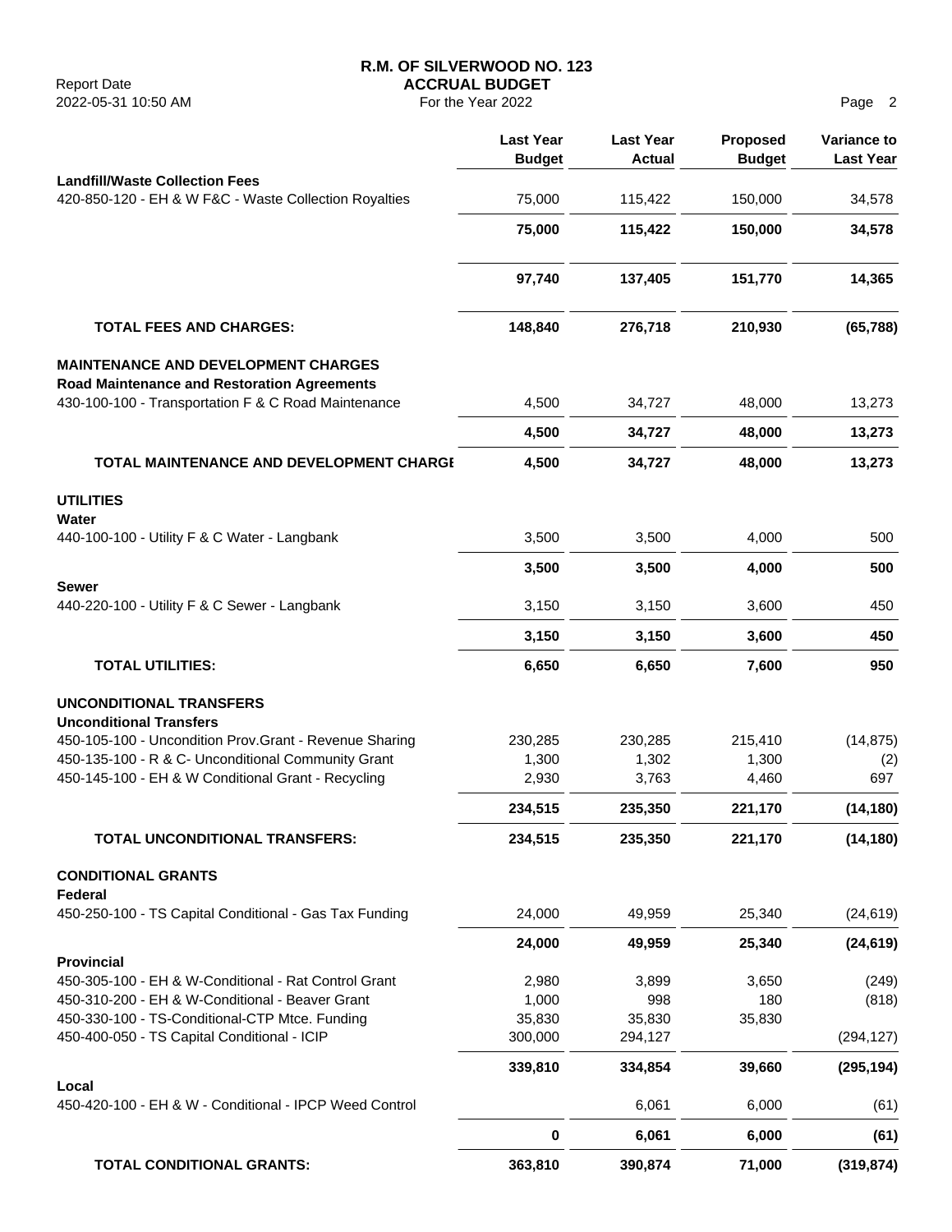|                                                       | <b>Last Year</b><br><b>Budget</b> | <b>Last Year</b><br><b>Actual</b> | Proposed<br><b>Budget</b> | Variance to<br><b>Last Year</b> |
|-------------------------------------------------------|-----------------------------------|-----------------------------------|---------------------------|---------------------------------|
| <b>GRANTS IN LIEU OF TAXES</b>                        |                                   |                                   |                           |                                 |
| Federal                                               |                                   |                                   |                           |                                 |
| 450-500-070 - GIL - Federal - CPR                     | 37,830                            | 37,830                            | 37,830                    |                                 |
|                                                       | 37,830                            | 37,830                            | 37,830                    | $\mathbf 0$                     |
| <b>Provincial</b>                                     |                                   |                                   |                           |                                 |
| 450-600-050 - GIL - Provincial - SARM-Fish & Wildlife | 70                                | 68                                | 70                        | $\overline{2}$                  |
| 450-640-100 - GIL - Prov - SARM - Tourism             | 225                               | 226                               | 230                       | $\overline{4}$                  |
| 450-650-100 - GIL - Prov - Sask Tel                   | 760                               | 756                               | 760                       | $\overline{4}$                  |
|                                                       | 1,055                             | 1,050                             | 1,060                     | 10                              |
| Local<br>450-730-100 - GIL - Local - Treaty Land      | 6,000                             | 6,173                             | 6,170                     | (3)                             |
|                                                       | 6,000                             | 6,173                             | 6,170                     | (3)                             |
| <b>TOTAL GRANTS IN LIEU OF TAXES:</b>                 | 44,885                            | 45,053                            | 45,060                    | $\overline{7}$                  |
| <b>CAPITAL ASSET PROCEEDS</b>                         |                                   |                                   |                           |                                 |
| <b>Capital Asset Proceeds</b>                         |                                   |                                   |                           |                                 |
| 460-120-200 - CA - Sale of Equipment                  |                                   |                                   | 70,000                    | 70,000                          |
| 460-220-500 - TS - Gain/Loss on Capital Assets        |                                   | (92, 744)                         |                           | 92,744                          |
|                                                       | $\pmb{0}$                         | (92, 744)                         | 70,000                    | 162,744                         |
| TOTAL CAPITAL ASSET PROCEEDS:                         | $\mathbf 0$                       | (92, 744)                         | 70,000                    | 162,744                         |
| <b>INVESTMENT INCOME AND COMMISSIONS</b>              |                                   |                                   |                           |                                 |
| <b>Investment and Income Revenue</b>                  |                                   |                                   |                           |                                 |
| 470-100-100 - Interest Revenue                        | 15,000                            | 13,726                            | 15,000                    | 1,274                           |
| 470-120-100 - Dividends/Commission Revenue            | 1,190                             | 2,382                             | 2,380                     | (2)                             |
|                                                       | 16,190                            | 16,108                            | 17,380                    | 1,272                           |
| TOTAL INVESTMENT INCOME AND COMMISSIONS:              | 16,190                            | 16,108                            | 17,380                    | 1,272                           |
| <b>TOTAL REVENUES:</b>                                | 2,310,450                         | 2,400,183                         | 2,174,650                 | (225, 533)                      |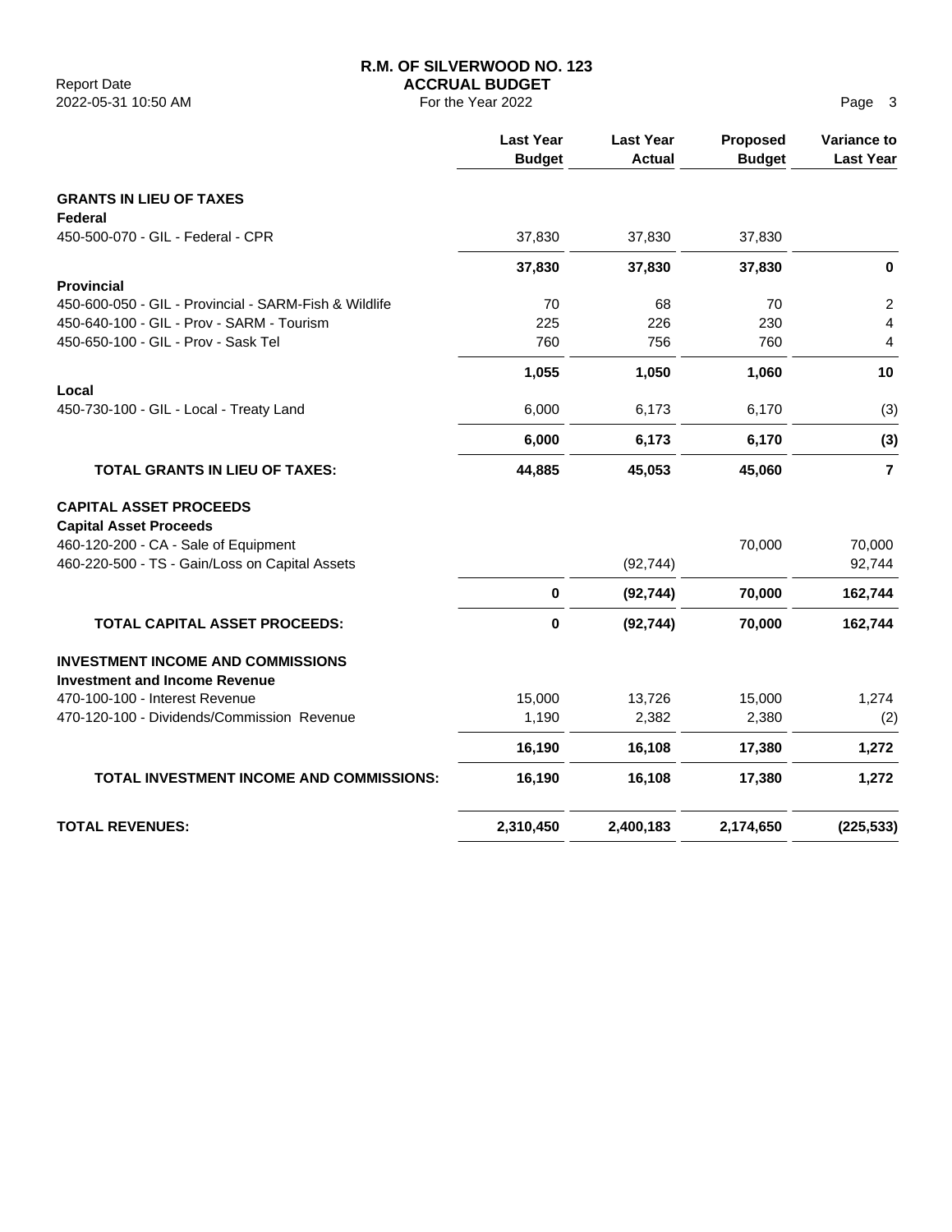|                                                                                   | <b>Last Year</b><br><b>Budget</b> | <b>Last Year</b><br><b>Actual</b> | Proposed<br><b>Budget</b> | Variance to<br><b>Last Year</b> |
|-----------------------------------------------------------------------------------|-----------------------------------|-----------------------------------|---------------------------|---------------------------------|
| <b>EXPENDITURES</b>                                                               |                                   |                                   |                           |                                 |
| <b>GENERAL GOVERNMENT SERVICES</b><br><b>Wages &amp; Benefits</b><br><b>Wages</b> |                                   |                                   |                           |                                 |
| 510-110-110 - GG - Council - Indemnity                                            | 28,000                            | 30,198                            | 35,000                    | 4,802                           |
|                                                                                   | 28,000                            | 30,198                            | 35,000                    | 4,802                           |
| 510-110-230 - GG - Salaries - Administrator                                       | 92,560                            | 94,747                            | 96,000                    | 1,253                           |
|                                                                                   | 120,560                           | 124,945                           | 131,000                   | 6,055                           |
| <b>Benefits</b>                                                                   |                                   |                                   |                           |                                 |
| 510-130-230 - GG - Benefits - LTD Health Benefit                                  | 260                               | 258                               | 270                       | 12                              |
| 510-130-231 - GG - Benefits - El                                                  | 1,250                             | 1,037                             | 1,330                     | 293                             |
| 510-130-232 - GG - Benefits - CPP                                                 | 3,170                             | 3,166                             | 3,500                     | 334                             |
| 510-130-233 - GG - Benefits - Superannuation                                      | 8,330                             | 8,331                             | 8,640                     | 309                             |
| 510-130-234 - GG - Benefits - Worker Compensation                                 | 1,430                             | 944                               | 940                       | (4)                             |
| 510-130-235 - GG - Administration Health Benefits                                 | 4,710                             | 4,714                             | 5,300                     | 586                             |
| 510-130-236 - GG - Benefits - Council                                             | 2,000                             | 2,539                             | 2,540                     | 1                               |
|                                                                                   | 21,150                            | 20,989                            | 22,520                    | 1,531                           |
|                                                                                   | 141,710                           | 145,934                           | 153,520                   | 7,586                           |
| <b>Professional/Contract Services</b>                                             |                                   |                                   |                           |                                 |
| 510-200-110 - GG - Cont. - Legal                                                  | 700                               |                                   |                           |                                 |
| 510-200-130 - GG - Cont. - Audit                                                  | 8,270                             | 8,268                             | 8,480                     | 212                             |
| 510-200-150 - GG - Cont. - Assessment - SAMA                                      | 12,560                            | 12,564                            | 13,100                    | 536                             |
| 510-200-170 - GG - Cont. - Advertising                                            | 750                               | 604                               | 600                       | (4)                             |
| 510-200-200 - GG - Cont. - Printing RM Maps                                       | 2,500                             | 3,102                             | 1,500                     | (1,602)                         |
| 510-210-100 - GG - Cont. - Website                                                |                                   | 240                               | 240                       |                                 |
| 510-210-120 - GG - Council - Meeting/Travel/Meals                                 | 1,500                             | 1,069                             | 1,500                     | 431                             |
| 510-210-130 - GG - Board of Revision                                              | 200                               | 200                               | 250                       | 50                              |
| 510-210-150 - GG - Council - Convention/Workshops                                 | 2,000                             |                                   | 2,500                     | 2,500                           |
| 510-210-170 - GG - Admin. - Training, Travel & Meals                              | 1,000                             | 491                               | 3,000                     | 2,509                           |
| 510-230-100 - GG - Cont - Insurance General & Bond                                | 6,500                             | 7,286                             | 5,500                     | (1,786)                         |
| 510-230-110 - GG - Cont. - Professional Services                                  | 2,500                             | 2,826                             |                           | (2,826)                         |
| 510-240-100 - GG - Cont. - Memberships                                            | 5,360                             | 5,207                             | 5,000                     | (207)                           |
| 510-250-150 - GG - Cont. - MC/VISA/Debit Fees                                     | 7,500                             | 7,269                             | 7,270                     | 1                               |
| 510-260-100 - GG - Tax Enforcement Costs                                          |                                   | (22)                              |                           | 22                              |
| 510-270-100 - GG - Cont. - Yard Maintenance                                       | 550                               | 589                               | 750                       | 161                             |
| 510-280-100 - GG - Cont. - Postage/Postage Meter                                  | 2,000                             | 2,113                             | 1,800                     | (313)                           |
| 510-280-130 - GG - Land Title Expense/Transfers                                   | 500                               | 2,029                             | 500                       | (1,529)                         |
| 510-290-100 - GG - Cont. - Bank Charges/Fees                                      | 250                               | 287                               | 290                       | 3                               |
| <b>Utilities</b>                                                                  | 54,640                            | 54,122                            | 52,280                    | (1, 842)                        |
| 510-300-140 - GG - Utility - Telephone                                            | 2,680                             | 2,623                             | 2,620                     | (3)                             |
| 510-300-150 - GG - Ofc Fuel/Light/Water                                           | 3,350                             | 3,013                             | 3,200                     | 187                             |
|                                                                                   | 6,030                             | 5,636                             | 5,820                     | 184                             |
| <b>Maintenance, Material and Supplies</b>                                         |                                   |                                   |                           |                                 |
| 510-400-110 - GG - Maint.- Equipment & Furniture                                  |                                   |                                   | 5,000                     | 5,000                           |
| 510-410-140 - GG - Maint.-Office Stationery & Supplies                            | 2,250                             | 1,735                             | 1,730                     | (5)                             |
| 510-410-160 - GG - Ofc - Software Maintenance & Updates                           | 5,990                             | 5,909                             | 5,910                     | 1                               |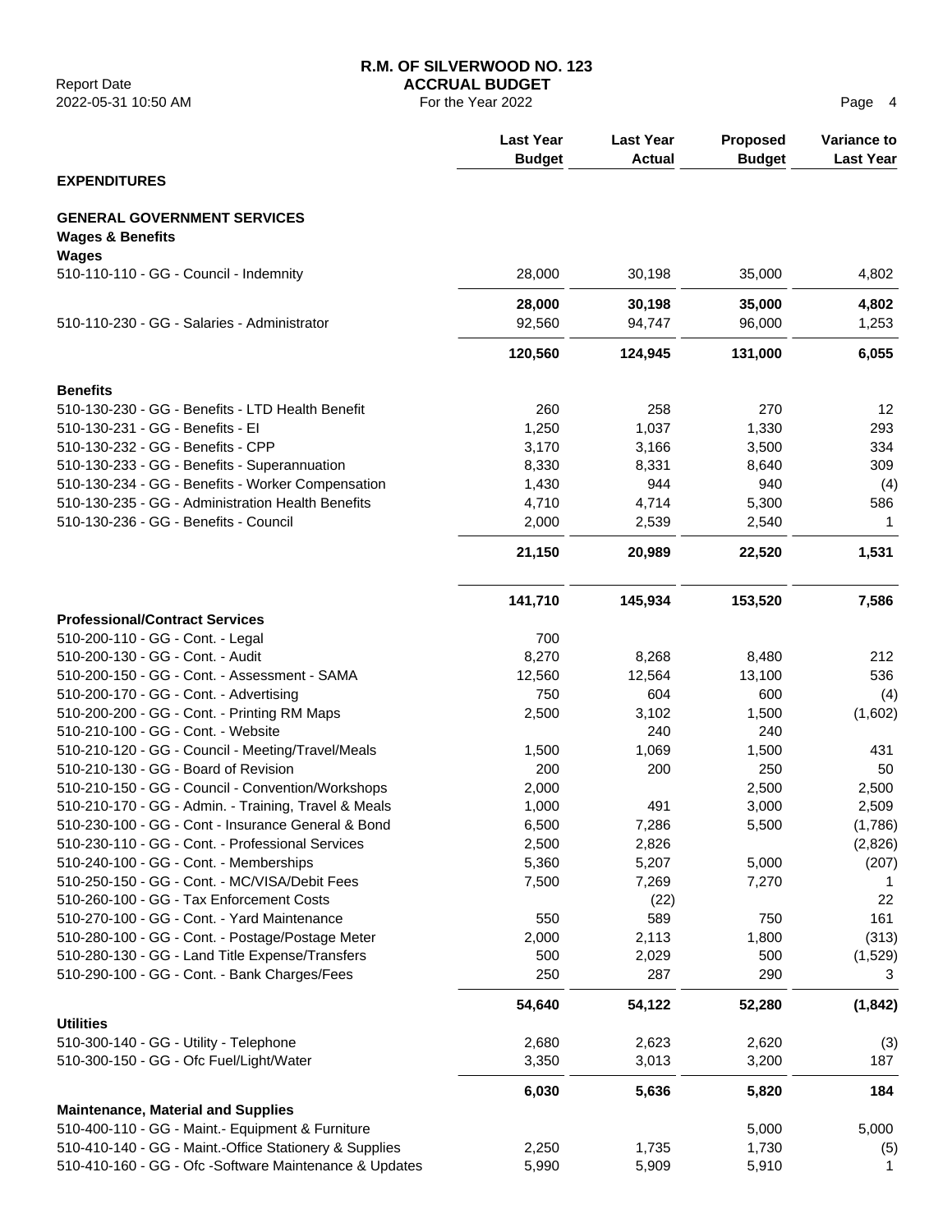Report Date **ACCRUAL BUDGET** 2022-05-31 10:50 AM **Page 5** 

|                                                                                                                                                                                                               | <b>Last Year</b><br><b>Budget</b> | <b>Last Year</b><br>Actual | <b>Proposed</b><br><b>Budget</b> | Variance to<br><b>Last Year</b> |
|---------------------------------------------------------------------------------------------------------------------------------------------------------------------------------------------------------------|-----------------------------------|----------------------------|----------------------------------|---------------------------------|
| 510-420-100 - GG - Maint. - Janitor                                                                                                                                                                           | 930                               | 914                        | 910                              | (4)                             |
| 510-490-100 - GG - Maint. - Office Repairs & Maint.                                                                                                                                                           | 2,500                             | 2,946                      | 2,500                            | (446)                           |
| 510-490-120 - GG - Maint/Repairs-Hamlet of Langbank                                                                                                                                                           | 2,500                             | 2,100                      | 2,100                            |                                 |
|                                                                                                                                                                                                               | 14,170                            | 13,604                     | 18,150                           | 4,546                           |
| <b>Grants and Contributions</b><br>510-500-110 - GG - Grants and Contributions                                                                                                                                | 3,180                             |                            |                                  |                                 |
| 510-500-120 - GG - Scholarship                                                                                                                                                                                |                                   | 3,784                      | 3,780<br>1,000                   | (4)<br>1,000                    |
|                                                                                                                                                                                                               | 3,180                             | 3,784                      | 4,780                            | 996                             |
| <b>Capital Expenditures</b>                                                                                                                                                                                   |                                   |                            |                                  |                                 |
| 510-600-299 - GG - Amort - Buildings                                                                                                                                                                          | 920                               | 918                        |                                  | (918)                           |
| 510-600-399 - GG - Amort - Machinery & Equipment                                                                                                                                                              | 1,635                             | 1,633                      |                                  | (1,633)                         |
| <b>Allowance for Uncollectibles</b>                                                                                                                                                                           | 2,555                             | 2,551                      | 0                                | (2, 551)                        |
| 510-800-110 - GG - Allowance for Uncollectibles                                                                                                                                                               |                                   | (4,000)                    |                                  | 4,000                           |
| Other                                                                                                                                                                                                         | $\bf{0}$                          | (4,000)                    | $\pmb{0}$                        | 4,000                           |
| 510-900-120 - GG - Public Functions/Relations                                                                                                                                                                 | 2,500                             | 6,654                      | 3,500                            | (3, 154)                        |
|                                                                                                                                                                                                               | 2,500                             | 6,654                      | 3,500                            | (3, 154)                        |
| <b>TOTAL GENERAL GOVERNMENT SERVICES:</b>                                                                                                                                                                     | 224,785                           | 228,285                    | 238,050                          | 9,765                           |
| <b>PROTECTIVE SERVICES</b><br><b>POLICE PROTECTION</b><br><b>Professional/Contractual Services</b><br>520-210-100 - PS - Police - Justice Requisition<br>520-210-110 - PS - Police - Workshop Security System | 19,750<br>460                     | 20,278<br>346              | 22,000<br>350                    | 1,722<br>4                      |
|                                                                                                                                                                                                               | 20,210                            | 20,624                     | 22,350                           | 1,726                           |
| <b>Grants and Contributions</b>                                                                                                                                                                               |                                   |                            |                                  |                                 |
| 520-510-110 - PS - Crime Stoppers                                                                                                                                                                             | 200                               | 200                        | 200                              |                                 |
|                                                                                                                                                                                                               | 200                               | 200                        | 200                              | $\bf{0}$                        |
| <b>TOTAL POLICE PROTECTION:</b>                                                                                                                                                                               | 20,410                            | 20,824                     | 22,550                           | 1,726                           |
| <b>FIRE PROTECTION</b>                                                                                                                                                                                        |                                   |                            |                                  |                                 |
| <b>Professional/Contractual Services</b>                                                                                                                                                                      |                                   |                            |                                  |                                 |
| 525-210-100 - PS - Fire - Common Costs<br>525-210-110 - PS - Fire - Fire Call Charges                                                                                                                         | 14,600<br>7,500                   | 14,665<br>5,425            | 14,660<br>5,000                  | (5)<br>(425)                    |
|                                                                                                                                                                                                               |                                   |                            |                                  |                                 |
| <b>Grants and Contributions</b>                                                                                                                                                                               | 22,100                            | 20,090                     | 19,660                           | (430)                           |
| 525-520-110 - PS - Fire - Grants                                                                                                                                                                              | 4,500                             | 4,500                      | 4,500                            |                                 |
|                                                                                                                                                                                                               | 4,500                             | 4,500                      | 4,500                            | 0                               |
| <b>TOTAL FIRE PROTECTION:</b>                                                                                                                                                                                 | 26,600                            | 24,590                     | 24,160                           | (430)                           |
| <b>TOTAL PROTECTIVE SERVICES:</b>                                                                                                                                                                             | 47,010                            | 45,414                     | 46,710                           | 1,296                           |
|                                                                                                                                                                                                               |                                   |                            |                                  |                                 |

**TRANSPORTATION SERVICES MAINTENANCE**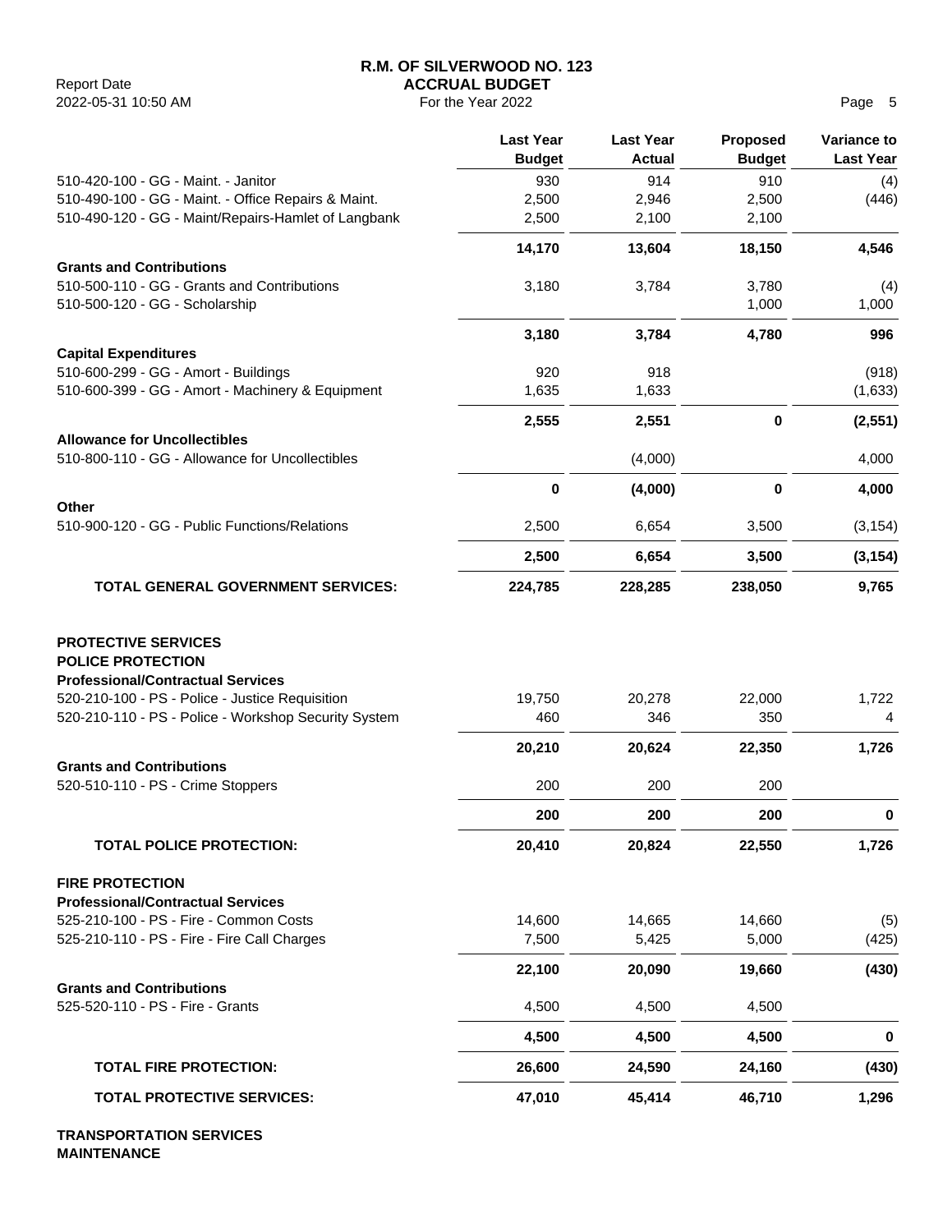|                                                                                                                 | <b>Last Year</b><br><b>Budget</b> | <b>Last Year</b><br><b>Actual</b> | Proposed<br><b>Budget</b> | <b>Variance to</b><br><b>Last Year</b> |
|-----------------------------------------------------------------------------------------------------------------|-----------------------------------|-----------------------------------|---------------------------|----------------------------------------|
| <b>Wages &amp; Benefits</b><br>Wages                                                                            |                                   |                                   |                           |                                        |
| 530-110-110 - TS - Maint. - Council - Supervision                                                               | 21,000                            | 21,258                            | 21,260                    | 2                                      |
| 530-110-120 - TS - Maint. - Salaries - Public Works                                                             | 500,000                           | 417,100                           | 410,000                   | (7, 100)                               |
| 530-110-150 - TS - Maint. - Salaries - Seasonal                                                                 |                                   |                                   | 5,000                     | 5,000                                  |
|                                                                                                                 | 521,000                           | 438,358                           | 436,260                   | (2,098)                                |
| <b>Benefits</b>                                                                                                 |                                   |                                   |                           |                                        |
| 530-120-121 - TS - Maint - PW's Benefits - EI                                                                   | 7,470                             | 5,828                             | 6,350                     | 522                                    |
| 530-120-122 - TS - Maint. - PW Benefits - CPP                                                                   | 19,000                            | 17,394                            | 16,500                    | (894)                                  |
| 530-120-123 - TS - Maint PW- Benefits - Superannuation                                                          | 39,400                            | 34,907                            | 29,880                    | (5,027)                                |
| 530-120-124 - TS - Maint. - Benefits - Worker's Comp                                                            | 4,480                             | 5,467                             | 5,470                     | 4                                      |
| 530-120-125 - TS - Maint. - Benefits - Dis/Health/Dent                                                          | 27,000                            | 21,990                            | 19,420                    | (2,570)                                |
| 530-120-126 - TS - Maint. - Benefits - LTD Health Ben<br>530-150-150 - TS - Maint. - Benefits - El/CPP-Seasonal | 3,000                             | 2,648                             | 3,000<br>1,500            | 352<br>1,500                           |
|                                                                                                                 | 100,350                           | 88,234                            | 82,120                    | (6, 113)                               |
|                                                                                                                 |                                   |                                   |                           |                                        |
| <b>Professional/Contractual Services</b>                                                                        | 621,350                           | 526,592                           | 518,380                   | (8, 211)                               |
| 530-250-110 - TS - Maint. - Training                                                                            | 500                               | 773                               | 1,000                     | 227                                    |
| 530-260-100 - TS - Maint. - Insurance/Vehicle Reg.                                                              | 15,310                            | 15,618                            | 15,620                    | 2                                      |
| 530-290-100 - TS - Maint. - Contract Work                                                                       | 4,180                             | 7,255                             | 7,250                     | (5)                                    |
|                                                                                                                 | 19,990                            | 23,646                            | 23,870                    | 224                                    |
| <b>Utilities</b>                                                                                                |                                   |                                   |                           |                                        |
| 530-300-120 - TS - Workshop Power                                                                               | 4,000                             | 2,989                             | 3,200                     | 211                                    |
| 530-300-140 - TS - Maint. - Workshop Telephone                                                                  | 2,290                             | 1,244                             | 1,240                     | (4)                                    |
| 530-300-150 - TS - Workshop Heating Fuel                                                                        | 6,500                             | 5,162                             | 12,000                    | 6,838                                  |
| 530-310-100 - TS - Maint. - Langbank - Street Lights                                                            | 2,330                             | 2,135                             | 2,250                     | 115                                    |
|                                                                                                                 | 15,120                            | 11,530                            | 18,690                    | 7,160                                  |
| <b>Maintenance, Materials &amp; Supplies</b>                                                                    |                                   |                                   |                           |                                        |
| 530-400-110 - TS - Workshop Supplies                                                                            | 13,980                            | 10,505                            | 12,000                    | 1,495                                  |
| 530-400-130 - TS - Workshop Maintenance                                                                         | 10,000                            | 13,473<br>850                     | 15,000                    | 1,527                                  |
| 530-410-100 - TS - Maint.- Equipment Rental/Transport<br>530-410-130 - TS - Maint. - Small Tools                | 1,000<br>350                      |                                   | 10,000                    | 9,150                                  |
| 530-420-100 - TS - Repairs                                                                                      | 50,000                            | 53,612                            | 60,000                    | 6,388                                  |
| 530-425-110 - TS - Maint. - Fuel/Oil                                                                            | 140,000                           | 156,494                           | 200,000                   | 43,506                                 |
| 530-430-120 - TS - Blades                                                                                       | 10,000                            | 7,153                             | 12,000                    | 4,847                                  |
| 530-440-100 - TS - Maint. - Grave -Crushing & Royalties                                                         | 140,000                           | 182,837                           | 175,000                   | (7, 837)                               |
| 530-440-120 - TS - Maint. - Gravel - Hauling                                                                    | 115,000                           | 84,804                            | 150,000                   | 65,196                                 |
| 530-460-100 - TS - Maint. - Bridge Repairs                                                                      |                                   | 7,533                             | 5,000                     | (2,533)                                |
| 530-460-110 - TS - Maint. - Dust Control                                                                        | 20,000                            | 32,324                            | 40,000                    | 7,676                                  |
| 530-470-100 - TS - Maint. - Road/Street Signs                                                                   | 2,500                             | 2,965                             | 8,500                     | 5,535                                  |
|                                                                                                                 | 502,830                           | 552,550                           | 687,500                   | 134,950                                |
| <b>Capital Expenditures</b><br>530-600-140 - TS - Purchase of Cap Assets - Equipment                            |                                   |                                   | 250,000                   | 250,000                                |
| 530-600-190 - TS - Purchase of Cap Assets - Bridges                                                             |                                   |                                   | 90,560                    | 90,560                                 |
|                                                                                                                 | $\pmb{0}$                         | 0                                 | 340,560                   | 340,560                                |
| <b>TOTAL MAINTENANCE:</b>                                                                                       | 1,159,290                         | 1,114,318                         | 1,589,000                 | 474,683                                |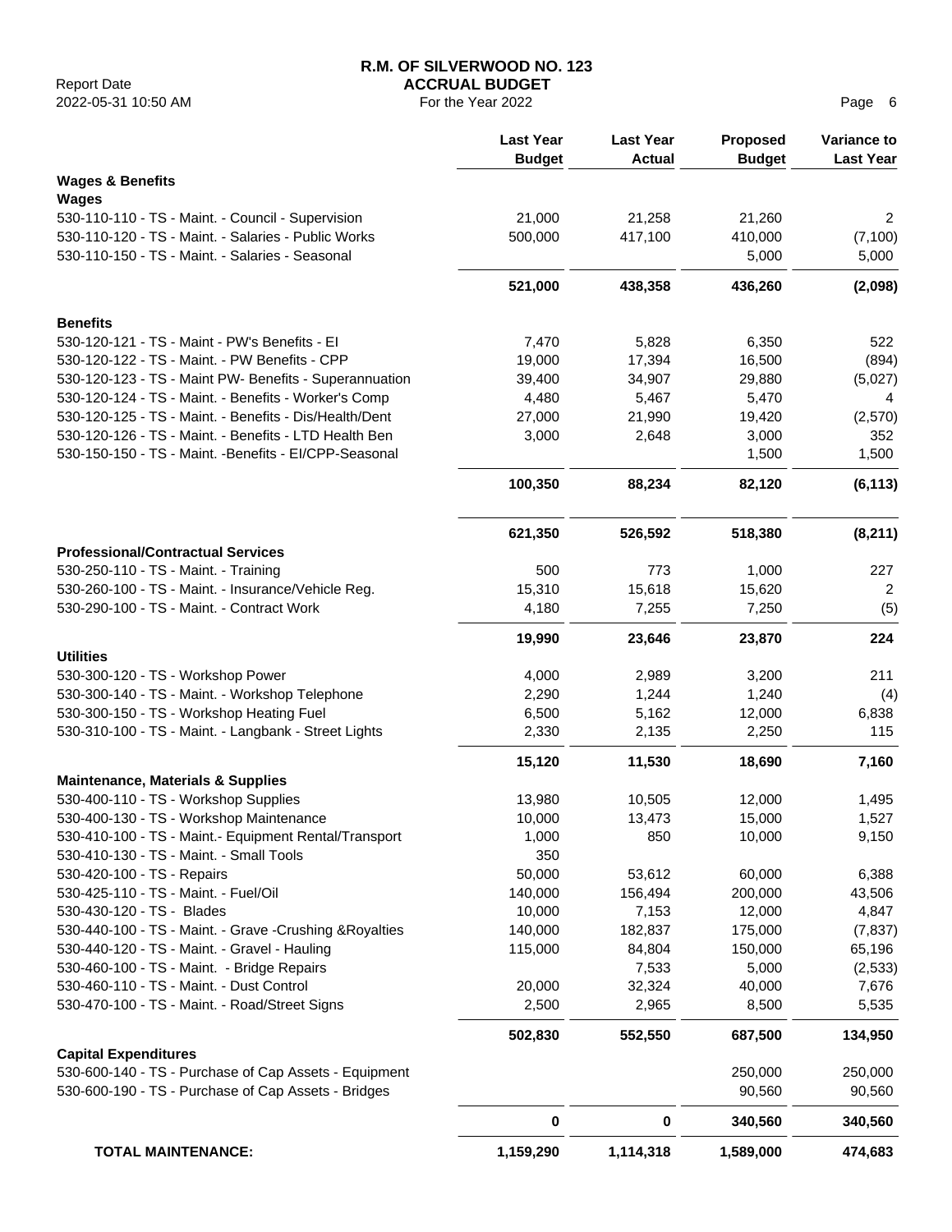|                                                                       | <b>Last Year</b><br><b>Budget</b> | <b>Last Year</b><br><b>Actual</b> | Proposed<br><b>Budget</b> | <b>Variance to</b><br><b>Last Year</b> |
|-----------------------------------------------------------------------|-----------------------------------|-----------------------------------|---------------------------|----------------------------------------|
| <b>CONSTRUCTION</b>                                                   |                                   |                                   |                           |                                        |
| <b>Professional/Contractual Services</b>                              |                                   |                                   |                           |                                        |
| 535-200-110 - TS - Const. - Engineering & Surveying                   | 5,000                             | 9,717                             |                           | (9,717)                                |
|                                                                       | 5,000                             | 9,717                             | 0                         | (9,717)                                |
| <b>Maintenance, Materials &amp; Supplies</b>                          |                                   |                                   |                           |                                        |
| 535-450-100 - TS - Culverts/Drainage                                  | 3,500                             | 19,522                            | 18,000                    | (1,522)                                |
| 535-470-100 - TS - Crop Damage                                        | 1,500                             | 300                               | 2,500                     | 2,200                                  |
| 535-470-110 - TS - Fencing                                            | 340                               | 494                               | 5,000                     | 4,506                                  |
|                                                                       | 5,340                             | 20,316                            | 25,500                    | 5,184                                  |
| <b>Capital Expenditures</b>                                           |                                   |                                   |                           |                                        |
| 535-600-299 - TS - Const. - Amort - Buildings                         | 9,065                             | 9,065                             |                           | (9,065)                                |
| 535-600-399 - TS - Const. - Amort - Machinery & Eqmt                  | 132,435                           | 90,311                            |                           | (90, 311)                              |
| 535-600-499 - TS - Const. - Amort - Vehicles                          | 7,340                             | 7,338                             |                           | (7, 338)                               |
| 535-600-699 - TS - Const. - Amort - Infrastructure                    | 152,075                           | 153,371                           |                           | (153, 371)                             |
|                                                                       | 300,915                           | 260,085                           | 0                         | (260, 085)                             |
| <b>TOTAL CONSTRUCTION:</b>                                            | 311,255                           | 290,118                           | 25,500                    | (264, 618)                             |
| <b>TOTAL TRANSPORTATION SERVICES:</b>                                 | 1,470,545                         | 1,404,436                         | 1,614,500                 | 210,065                                |
|                                                                       |                                   |                                   |                           |                                        |
| <b>ENVIRONMENTAL SERVICES</b><br><b>Wages and Benefits</b>            |                                   |                                   |                           |                                        |
| 540-110-110 - EH - Langbank Landfill Wages                            | 14,500                            | 13,829                            | 15,400                    | 1,571                                  |
| 540-120-110 - EH - Langbank Landfill CPP EI                           | 770                               | 818                               | 830                       | 12                                     |
| 540-130-110 - EH - Langbank Landfill MEPP                             | 1,200                             | 1,137                             | 1,220                     | 83                                     |
|                                                                       | 16,470                            | 15,784                            | 17,450                    | 1,666                                  |
| <b>Professional/Contractual Services</b>                              |                                   |                                   |                           |                                        |
| 540-200-120 - EH - Waste Collection/Disposal                          | 13,140                            | 12,942                            | 13,500                    | 558                                    |
| 540-210-100 - EH - Cont. - Pest Control - Rats                        | 9,000                             | 9,301                             | 9,300                     | (1)                                    |
| 540-210-110 - EH - Cont. - Beaver Bounty                              | 1,500                             | 2,415                             | 2,420                     | 5                                      |
| 540-210-200 - EH - Cont. - Weed Control                               | 15,000                            | 17,337                            | 17,340                    | 3                                      |
| 540-210-300 - EH - Pest Control - Gophers                             | 6,000                             | 23,194                            |                           | (23, 194)                              |
|                                                                       | 44,640                            | 65,189                            | 42,560                    | (22, 629)                              |
| <b>Grants and Contributions</b>                                       |                                   |                                   |                           |                                        |
| 540-500-110 - EH - Grants and Contribution                            | 100                               | 100                               | 100                       |                                        |
|                                                                       | 100                               | 100                               | 100                       | 0                                      |
| <b>TOTAL ENVIRONMENTAL SERVICES:</b>                                  | 61,210                            | 81,073                            | 60,110                    | (20, 963)                              |
| PUBLIC HEALTH AND WELFARE SERVICES<br><b>Grants and Contributions</b> |                                   |                                   |                           |                                        |
| 550-500-110 - H&W - Grants and Contributions                          | 2,000                             | 2,000                             | 3,500                     | 1,500                                  |
| 550-550-100 - H&W - Moosomin Hospital/Health Clinic                   | 2,500                             | 2,500                             | 2,500                     |                                        |
| 550-570-100 - H&W - Grants Other                                      |                                   | 50,000                            |                           | (50,000)                               |
|                                                                       | 4,500                             | 54,500                            | 6,000                     | (48, 500)                              |
| <b>Total PUBLIC HEALTH AND WELFARE SERVICES:</b>                      | 4,500                             | 54,500                            | 6,000                     | (48, 500)                              |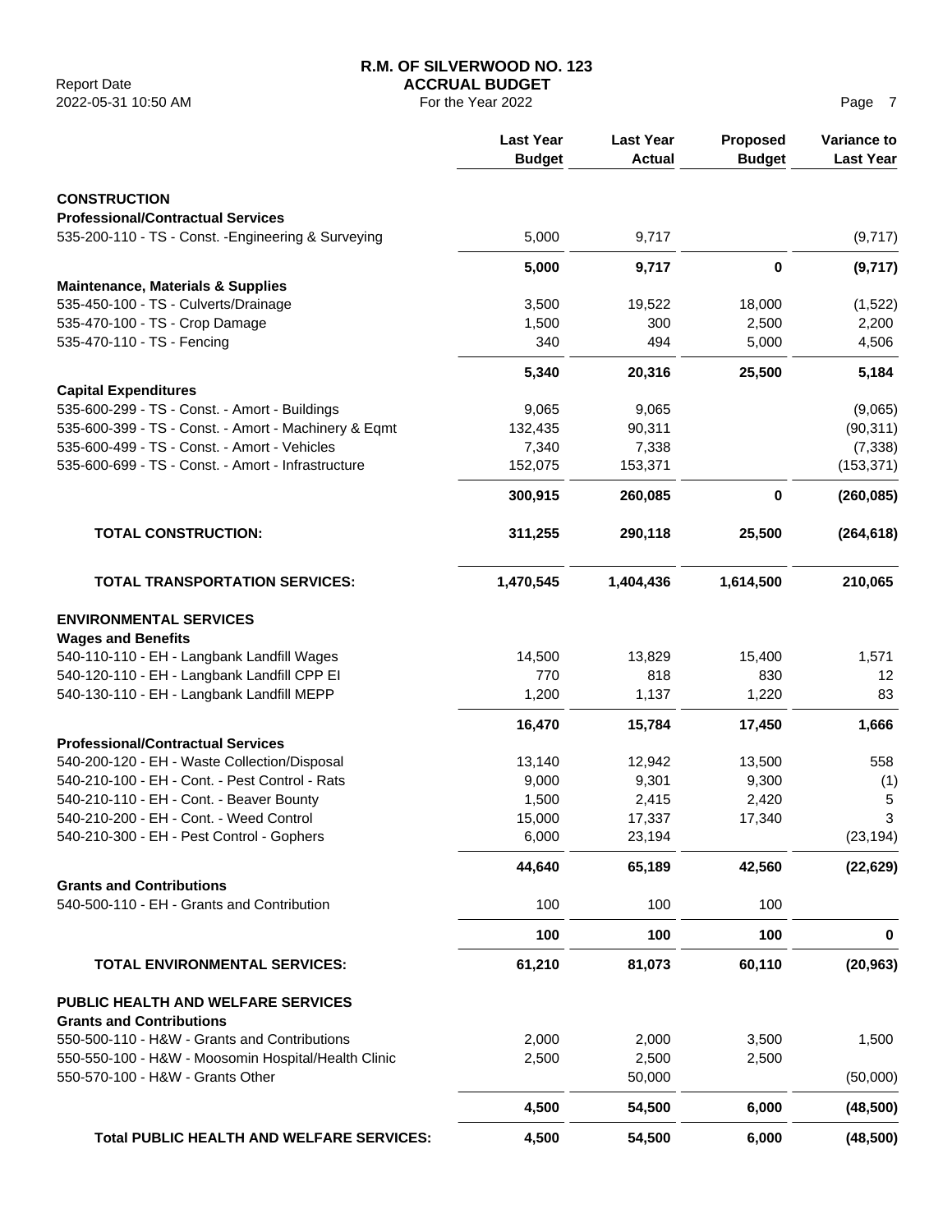Report Date<br>
2022-05-31 10:50 AM **ACCRUAL BUDGET**<br>
For the Year 2022 2022-05-31 10:50 AM For the Year 2022 Page 8

|                                                                                      | <b>Last Year</b><br><b>Budget</b> | <b>Last Year</b><br><b>Actual</b> | Proposed<br><b>Budget</b> | Variance to<br><b>Last Year</b> |
|--------------------------------------------------------------------------------------|-----------------------------------|-----------------------------------|---------------------------|---------------------------------|
| <b>PLANNING AND DEVELOPMENT SERVICES</b><br><b>Professional/Contractual Services</b> |                                   |                                   |                           |                                 |
| 560-200-140 - P&D - APAS                                                             | 11,200                            | 11,195                            | 11,200                    | 5                               |
| 560-200-150 - P&D - Watershed Authority                                              | 2,500                             | 2,500                             | 2,500                     |                                 |
|                                                                                      | 13,700                            | 13,695                            | 13,700                    | 5                               |
| <b>TOTAL PLANNING AND DEVELOPMENT SERVICES:</b>                                      | 13,700                            | 13,695                            | 13,700                    | 5                               |
| <b>RECREATION AND CULTURAL SERVICES</b><br><b>Professional/Contractual Services</b>  |                                   |                                   |                           |                                 |
| 570-290-100 - R&C - Cont. - Library Requisition                                      | 4,690                             | 4,695                             | 4,820                     | 126                             |
|                                                                                      | 4,690                             | 4,695                             | 4,820                     | 126                             |
| <b>Grants and Contributions</b>                                                      |                                   |                                   |                           |                                 |
| 570-500-110 - R&C - Recreation Grants                                                | 11,800                            | 11,802                            | 11,800                    | (2)                             |
| 570-500-130 - R&C - Grants - Library                                                 | 2,170                             | 2,167                             | 2,170                     | 3                               |
|                                                                                      | 13,970                            | 13,969                            | 13,970                    | 1                               |
| <b>TOTAL RECREATION AND CULTURAL SERVICES:</b>                                       | 18,660                            | 18,664                            | 18,790                    | 127                             |
| <b>UTILITIES</b>                                                                     |                                   |                                   |                           |                                 |
| <b>WATER</b>                                                                         |                                   |                                   |                           |                                 |
| <b>Wages and Benefits</b>                                                            |                                   |                                   |                           |                                 |
| 580-110-110 - UT - Langbank W/S MEPP                                                 | 2,160                             | 2,152                             | 2,220                     | 68                              |
| 580-120-110 - UT - Langbank W/S CPP EI                                               | 1,750                             | 1,773                             | 1,700                     | (73)                            |
| 580-130-110 - UT - Lagnbank W/S Wages                                                | 24,000                            | 24,311                            | 24,700                    | 389                             |
| 580-140-110 - UT - Lgbk Employee Benefits                                            | 3,520                             | 3,519                             | 4,230                     | 711                             |
|                                                                                      | 31,430                            | 31,755                            | 32,850                    | 1,095                           |
| <b>Professional/Contractual Services</b>                                             |                                   |                                   |                           |                                 |
| 580-240-100 - UT - Water - Insurance - General & Bond                                | 20                                | 17                                | 20                        | 3                               |
| 580-285-120 - UT - Water - Cont. Repairs                                             | 1,090                             | 1,883                             | 1,880                     | (3)                             |
| 580-290-110 - UT - Water - Lab Testing - Langbank                                    | 530                               | 548                               | 550                       | 3                               |
| <b>Utilities</b>                                                                     | 1,640                             | 2,448                             | 2,450                     | 3                               |
| 580-300-120 - UT - Water - Power                                                     | 1,400                             | 1,043                             | 1,040                     | (3)                             |
|                                                                                      | 1,400                             | 1,043                             | 1,040                     | (3)                             |
| <b>Maintenance, Materials and Supplies</b>                                           |                                   |                                   |                           |                                 |
| 580-400-110 - UT - Water - Stationary & Postage                                      | 150                               | 300                               | 300                       |                                 |
| 580-420-100 - UT - Water - Building Maintenance                                      | 1,020                             | 720                               | 720                       |                                 |
| 580-430-100 - UT - Water - Materials & Supplies                                      | 260                               | 1,176                             | 1,180                     | 4                               |
| <b>Capital Expenditures</b>                                                          | 1,430                             | 2,196                             | 2,200                     | 4                               |
| 580-600-399 - UT - Water - Amort - Machinery & Eqmt                                  | 150                               | 148                               |                           | (148)                           |
| 580-600-699 - UT - Water - Amort - Infrastructure                                    | 1,165                             | 1,163                             |                           | (1, 163)                        |
|                                                                                      | 1,315                             | 1,311                             | 0                         | (1, 311)                        |
| <b>TOTAL WATER:</b>                                                                  | 37,215                            | 38,753                            | 38,540                    | (212)                           |
| <b>SEWER</b><br>ممثلاثانا                                                            |                                   |                                   |                           |                                 |

**Utilities**

| ----------                       |      |      |      |  |
|----------------------------------|------|------|------|--|
| 585-300-120 - UT - Sewer - Power | .200 | 1117 | .120 |  |